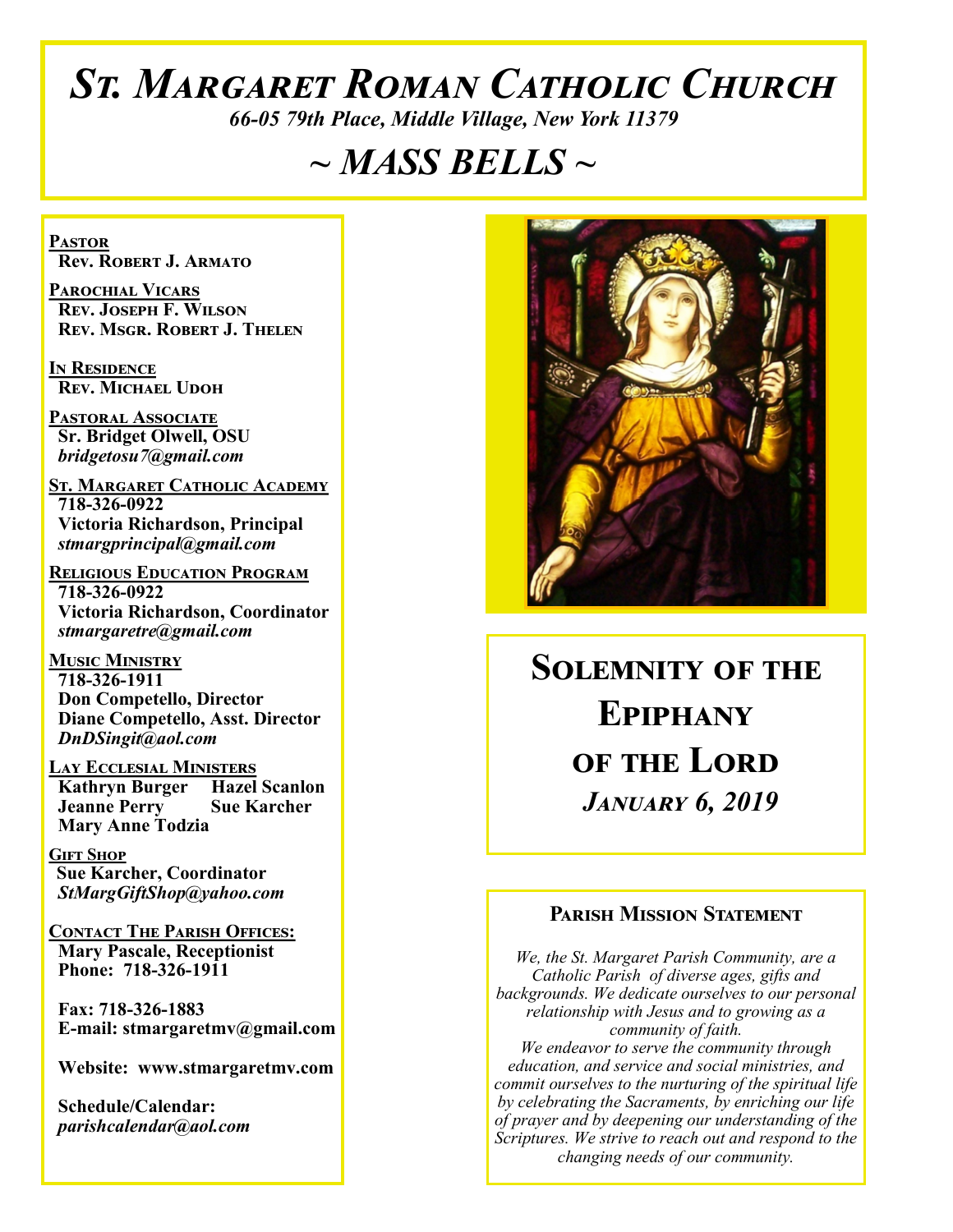## *MASSES FOR THE WEEK*

| SUN.<br>7:30<br>9:00<br>10:30<br><b>NOON</b><br>5:00PM | <b>JANUARY 6 - EPIPHANY</b><br>People of the Parish<br>Daniele Bussa/Anna Scarpa<br>Eta M. Tierney<br>Peter Bojceniuk<br>Louise Pecoraro |
|--------------------------------------------------------|------------------------------------------------------------------------------------------------------------------------------------------|
| MON.                                                   | JANUARY 7 - ST. RAYMOND OF                                                                                                               |
| 7:00<br>9:00                                           | <b>PENAFORT</b><br><b>Purgatorial Society</b><br>Rose D'Amato                                                                            |
| TUE.                                                   | <b>JANUARY 8 - CHRISTMAS</b>                                                                                                             |
| 7:00<br>9:00                                           | <b>WEEKDAY</b><br><b>Thomas Farrenkopf</b><br>Maria C. Puglese                                                                           |
| WED.                                                   | <b>JANUARY 9 - CHRISTMAS</b>                                                                                                             |
| 7:00<br>9:00                                           | <b>WEEKDAY</b><br>Jim Meehan<br>Salvatore Diglio                                                                                         |
| THU.                                                   | <b>JANUARY 10 - CHRISTMAS</b><br><b>WEEKDAY</b>                                                                                          |
| 7:00<br>9:00                                           | <b>Theresa Friel</b><br><b>Rose Hail</b>                                                                                                 |
| FRI.                                                   | <b>JANUARY 11 - CHRISTMAS</b><br><b>WEEKDAY</b>                                                                                          |
| 7:00<br>9:00                                           | Jim Conlon<br>Augusta Mundy (BIRTH)                                                                                                      |
| SAT.                                                   | <b>JANUARY 12 - CHRISTMAS</b><br><b>WEEKDAY</b>                                                                                          |
| 9:00                                                   | COLLECTIVE: Cynthia Martina/                                                                                                             |
| 5:00PM                                                 | <b>Jeffrey Matusiak</b><br>Peggy Aris                                                                                                    |
| SUN.                                                   | JANUARY 13 - THE BAPTISM OF<br><b>THE LORD</b>                                                                                           |
| 7:30<br>9:00                                           | <b>Bruce Pough</b><br>Il Popolo della Parrocchia/Filippo e<br>Leonardo Curaoloa/Rosaria, Rosario<br>e Nunzio Taormina/                   |
| 10:30<br><b>NOON</b><br>5:00PM                         | John J. Forte (ANNIV)<br>Luigi e Filomena DeSimone<br>The Schober Family                                                                 |

# **PARISH INFORMATION**

**The Rectory office is open Monday - Thursday - 9 am to Noon, and 1 pm to 7pm Friday - 9 am to Noon, and 1 pm to 5 pm Saturday - by appointment Sunday - closed**

**CONFESSIONS** - Saturday, 4-4:45 pm or by appointment with a priest.

**NOVENA** to Our Lady of the Miraculous Medal Mondays after the 9am Mass.

**BAPTISMS** take place on the 1st and 3rd Sundays of the month. Please call the rectory for an appointment and to register your child.

**WEDDINGS MUST** be scheduled at least six months in advance by appointment with a priest or a deacon. Please call the rectory office. For marriage preparation information visit www.pre-cana.org.

**THE ENGLISH CHOIR** rehearses on Tuesday, at 7 pm in the Church. Tenors and baritones needed!

**IL CORO ITALIANO** prattica ogni Domenica prima della Messa Italiana.

**THE YOUTH CHOIR** rehearses on Thursday, from 6-7 pm in the Church. For more info, DnDsingit@aol.com

**BOY SCOUT TROOP #119** meets on Tuesdays from 7:15-9 pm in the Parish Hall. New members are welcome, age 10 1/2 & up. Call Mr. Krzewski, 718-894-4099.

**CUB PACK #119** meets on Mondays from 7-8:30 pm in the Parish Hall. New members welcome, age 6 to 10-1/2. Call Mr. Krzewski, 718-894-4099.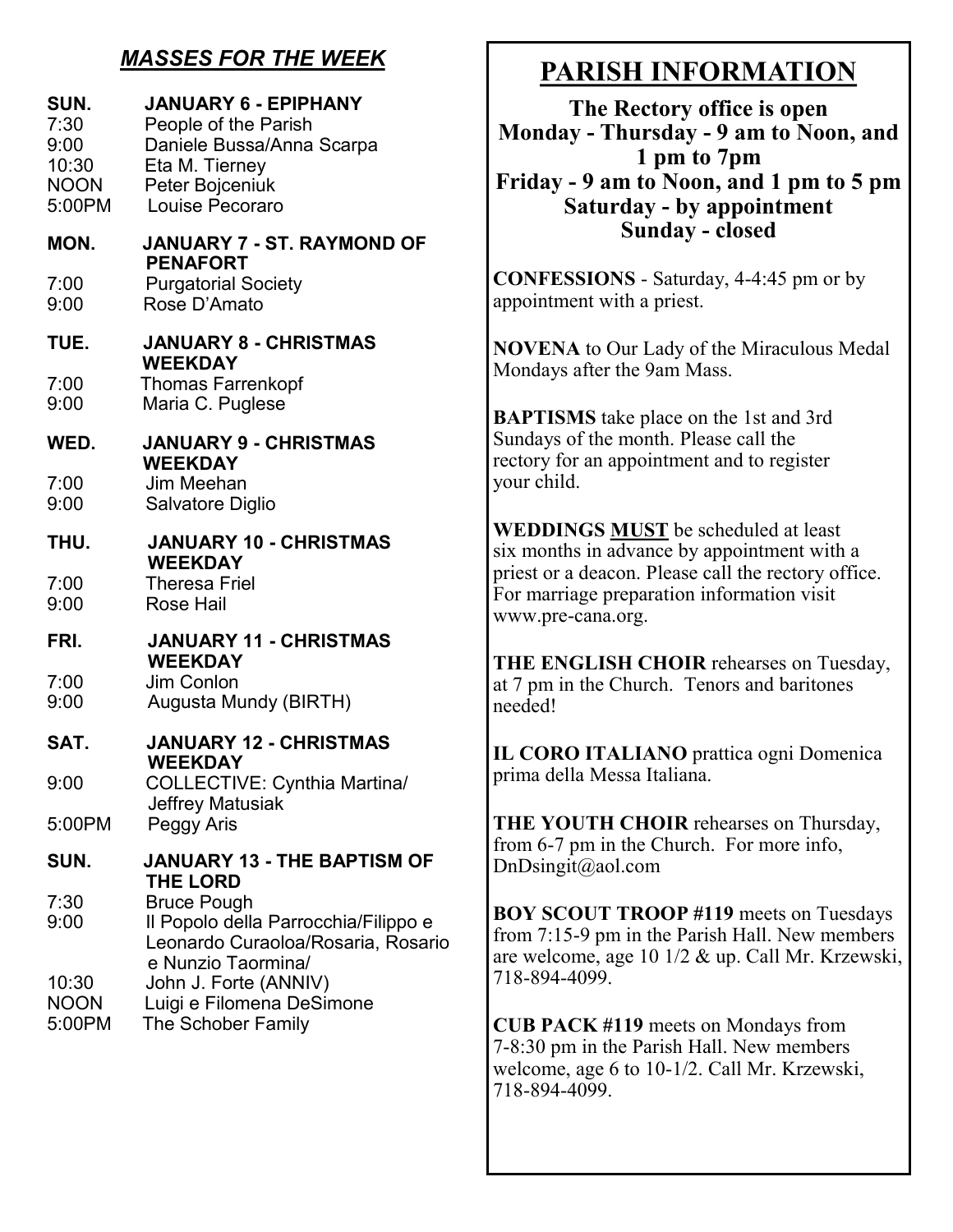# PLEASE PRAY FOR OUR SICK

Karen Guarascio, Connie Faccibene, Linda Frazier, Cari Ann Falk-LoBello, Glen Falk, Ronald Frazier, John Downer, Robert Sabini, Lee Falk, Scott White, Baby McKinley Kelleher, Sean Harrison, Justin James Quirke, Elizabeth Ott, Marion Caracciola, Baby Keila Mary Champoli, The Ferrugio Family, Sandra Slattery, Richard Santangelo, Joseph Simon, James Taylor, James Leung, Dr. Joan Virostko, Alfie Poje, Margaret Cosentino, Ann Pompeo, Larry Dumbra, Bob Marvin, Joseph O'Brien, Katie Bryzgornia, Daniel Fox, Domenica Millitello, Caterina D'Anna, Evelyn Mojica, Immaculate Marge D'Elia, Carol Arevalo, Jim O'Driscoll, Victoria Lippolis, Mary Rigovich, Matteo Sabini, Charles Schaaf, Alvaro Andres Gonzalez, Luis Sanchez, Billy Gillespie, George McGarry, Cathie Greulich, Anthony Bruno, Charles G. Krzewski, John Wert, Joseph Stubbs, Bob & Karen Schaefer, Michael Hirst, Mary Harrison, John Murphy, Anne McGinnis, Richard Santangelo, Norma Voyer, Vicky Turato, Adriana Caruso, Julio Pelaez, Maritza Gutierrez, Graciela Mora, Cindy Mulore, Salvatore Tuttolomondo, Gloria Mojica, Gloria Pemaj.

*The names will remain for 3 months, please call 718-326-1911 and ask for continued prayers.*

**Prayer Requests**

**Pray for vocations to the Priesthood and Religious Life.** 

**Please pray for our men and women from our Parish serving in the defense of our country: Lt. Col. Thomas Frohnhoefer Sgt. Robert A. Domenici** 



#### *WE RECALL OUR BELOVED DECEASED*

*Especially, Albert Buatti, Adriana Caruso,* 

*May they rest in Christ's Peace!*

## *MEMORIALS*

## *WINE & HOST THIS WEEK*

*are offered in memory of Peter Bojceniuk at the request of Helen Bojceniuk.* 

#### *LAMP & CANDLE THIS WEEK*

*are offered in memory of Peter Bojceniuk at the request of Helen Bojceniuk.* 

## *TABERNACLE LAMP THIS WEEK*

*is lit in memory of Peter Bojceniuk at the request of Helen Bojceniuk.* 

#### **TODAY'S READINGS**

 *Solemnity of the Epiphany of the Lord*

Is 60:1-6 Ps 72:1-2, 7-8, 10-11, 12-13 Eph 3:2-3a, 5-6 Mt 2:1-12

#### **READINGS FOR THE WEEK**

Mon. 1 Jn 3:22-4:6

Mt 4:12-17, 23-25 Tue. 1 Jn 4:7-10 Ps 72:1-2, 3-4, 7-8

Ps 2:7bc-8, 10-12a

Wed. 1 Jn 4:11-18 Ps 72:1-2, 10, 12-13 Mk 6:45-52

Mk 6:34-44

Thu. 1 Jn 4:19-5:4 Ps 72:1-2, 14 and 15bc, 17 Lk 4:14-22

Fri. 1 Jn 5:5-13 Ps 147:12-13, 14-15, 19-20 Lk 5:12-16

Sat. 1 Jn 5:14-21 Ps 149:1-2, 3-4, 5-6a and 9b Jn 3:22-30

Sun. Is 42:1-4, 6-7 or Is 40:1-5, 9-11 Ps 29:1-2, 3-4, 3, 9-10 or Ps 104:1b-2, 3-4, 24-25, 27-28, 29-30 Acts 10:34-38 or Ti 2:11-14; 3:4-7 Lk 3:15-16, 21-22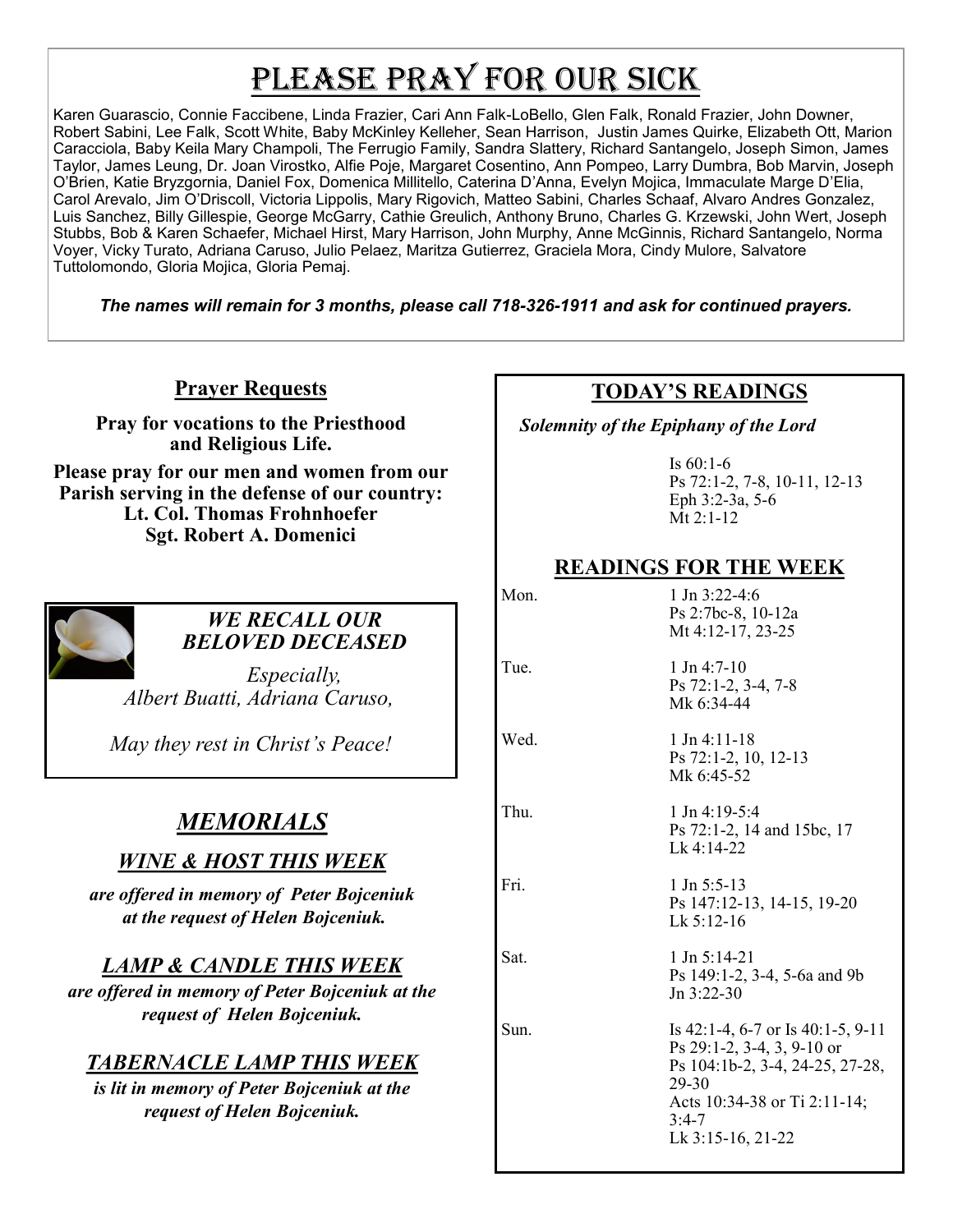#### **~ Scripture Study ~**

 Are you interested in learning more about the Word of God revealed in Sacred Scripture? Join our Bible study class with Fr. Wilson. The session is held every Monday afternoon in the Convent meeting room (66-25 79th Place) at 1:00 pm, and will resume on Monday, January 7.

**"Ignorance of Scripture is ignorance of Christ"** *~ St. Jerome.*

## *~ Our Lady of Czestochowa ~*

 Bishop Paul Sanchez recently blessed an image of the Blessed Virgin Mary under the title of **Our Lady of Czestochowa**, who is honored as Queen of Poland. The original, miraculous icon, one of the oldest portrayals of Our Lady, is kept and venerated in the shrine dedicated to her at the Monastery of Jasna Gora in Czestochowa, Poland.

 Our icon has been placed for public veneration in the shrine of our Crucified Savior, on the baptismal font side of the front of the church.

 May the Blessed Ever-virgin Mary, our Mother, protect and intercede for you and your loved ones!

#### **PARISH REGISTRATION**

 Very often, people come to the Rectory asking for a certificate or letter attesting to their being active members of our Parish. That's hard for us to do, if there is no record of their being registered.

 All families worshiping here at St. Margaret's are encouraged to register with the Rectory Offices. All you have to do is complete the following information and drop it into the collection basket. We'll take it from there. Ĭ

| Name:        |     |
|--------------|-----|
| Address:     |     |
|              |     |
|              |     |
| Phone #: $($ | $-$ |

#### **ASSOCIATED VINCENTIAN CHARITIES OF BROOKLYN GIVES BACK**

 For each car, truck, or van, running or not, The Associated Vincentian Charities will give back to our parish \$75-\$200 per vehicle. If you, a family member, or friend have an old or neglected vehicle that is not being used, please call 718-491-2525, or go on-line at svdpauto-brooklynqueens.org. IRS Tax deduction/Free Towing/Any Condition. Thank you for your participation!

#### **Sexual Abuse Reporting**

Call the toll-free, NY State hotline, **1-800-342-3720,** or the toll-free, Diocesan number, **1-888-634-4499,** to report *any possible sexual abuse of children or* 

*adults* by anyone. Both lines are confidential.

## *~ Deanery News ~*

 All men of St. Margaret Parish, 18 years old and up, are welcome and encouraged to join the Holy Name Society at OLH. Their next meeting will take place on Thursday, January 17, the patronal feast of Our Lady of Hope Parish, immediately following devotional prayers in the church.

#### **2019 YOUNG MEN'S VOCATION RETREAT**

 The 2019 Young Men's Vocation Retreat with Bishop DiMarzio will be held March 1-3 at the Cathedral Seminary House of Formation in the Immaculate Conception Center at 7200 Douglaston Parkway, Douglaston, NY 11362. Please RSVP to cdost@diobrook.org or call the Vocation Office at 718-827-2454.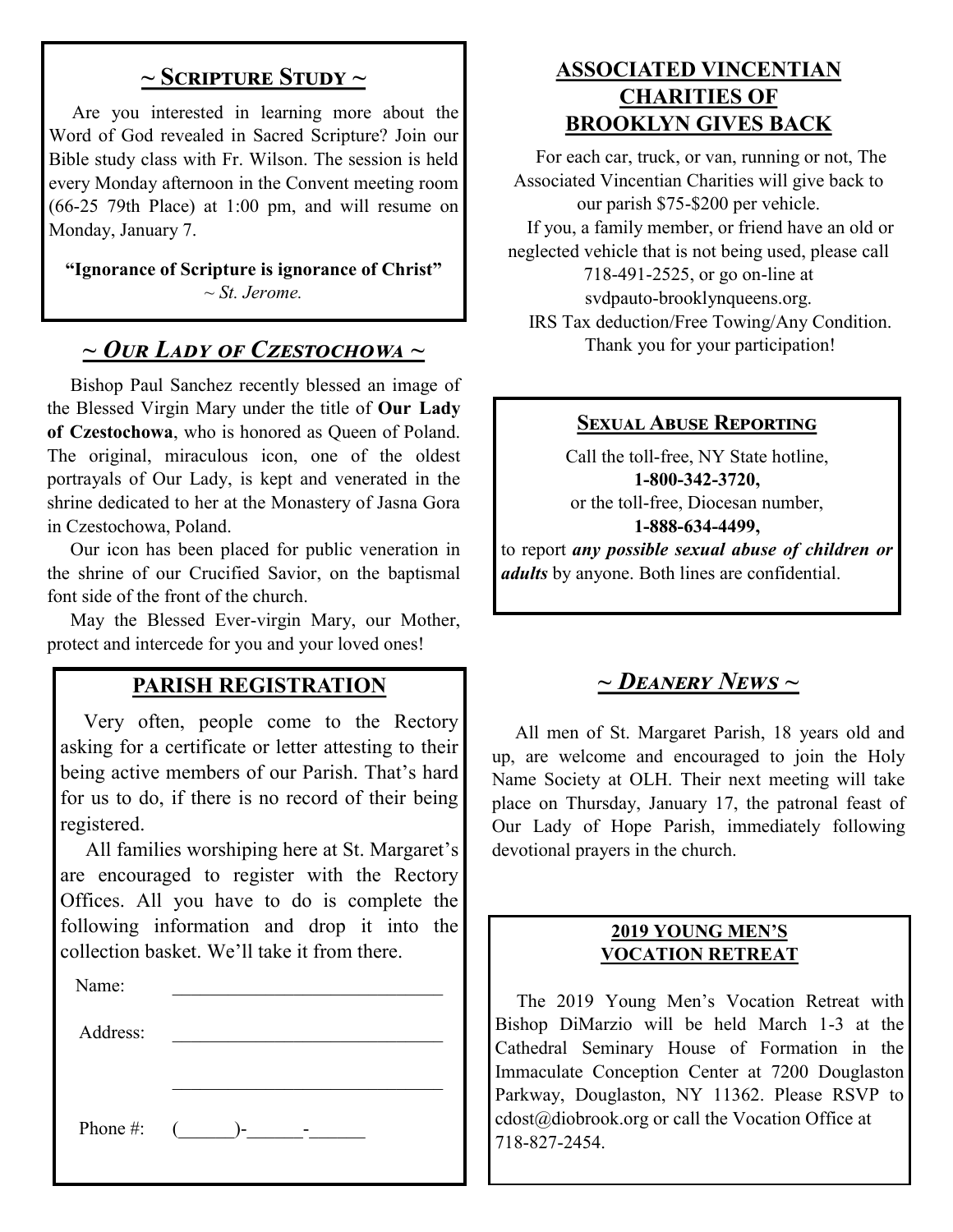## **~ St. Margaret Gift Shop ~**

Wednesdays, 12:00 - 4:00 pm Saturdays, 4:00 - 5:00 pm and Sundays, 9:00 am - 1:00 pm

We have a selection of religious goods: Rosaries - Medals - Gifts Crucifixes - Statues - Bibles other books **AND MORE!**

If we don't have it, we'll try to get it for you. The Gift Shop is located in the rectory. Please use the red side door in the parking lot. If the door is closed, please knock.

#### Contact us: **StMargGiftShop@yahoo.com**

#### *~ Use Your Envelopes ~*

 Please use your donation envelopes. We send out over 900 each mailing, costing the Parish (you!) several hundred dollars each time, but it appears that less than one sixth are being used. We cannot issue annual donation statements for tax purposes unless we have information provided on the envelopes.

#### *Families who do not use their envelopes will be deleted from the mailings during 2019.*

 We are in the process of updating and improving our recording system and expect to have it up and running to issue statements beginning February 1.

## **~ Monthly Memorial Mass ~**

 A **bi-lingual (English and Italian) memorial Mass with music** is celebrated each month for the repose of the souls of those who were buried from our church during the preceding month.

 While we no longer celebrate private memorial Masses, families who wish to have an annual or "month's mind" Mass offered for a loved one can join in this monthly celebration. Please contact the Rectory at 718-326-1911 to make the arrangements.

 **The next memorial Mass will be celebrated at 11:45 am. Saturday January 12 in memory of:** *Victoria Klotz, Adriana Caruso, Albert Buatti, Giuseppe Anello,* 



*The ST. VINCENT dePAUL FOOD PANTRY*

 is located in the Convent, 66-25 79 Place.

#### **The Pantry is open every WEDNESDAY AND SATURDAY from 10:00 am to 12:00 Noon.**

 *Our Food Pantry is always in need of canned fruits and vegetables, dried pastas, rice, cereal, peanut butter, jams/jellies/preserves, tea and coffee, and similar "non-perishable" foods.*

*As always, thank you for your generosity!*

## **~ ANNUAL CATHOLIC APPEAL** *and* **GENERATIONS OF FAITH CAMPAIGN ~**

 Many thanks to those of you who helped to make the *2018 Annual Catholic Appeal* a successful campaign here at St. Margaret's! This is the first time in several years that we not only reached our goal but also exceeded it, resulting in a return to the Parish of almost \$2,000. Hopefully more families will participate in next year's *Appeal* campaign to make it a truly Parish-wide effort. Please continue to make your payments, if you have not completed them yet. All of the money received in this campaign is used only for ministry to our people.

 Our Parish's participation in the *Generations of Faith Campaign* still has some time to go before completion. It is important for those of us who made a commitment to keep current on our pledge payments so as to enable us to pay for various projects for long-overdue maintenance of our aging buildings. We still have about \$300,000 to collect out of almost \$1 million in pledges that were made.

> *May God, Who is never outdone in generosity, reward you for your kindness and grant you every grace and blessing!*